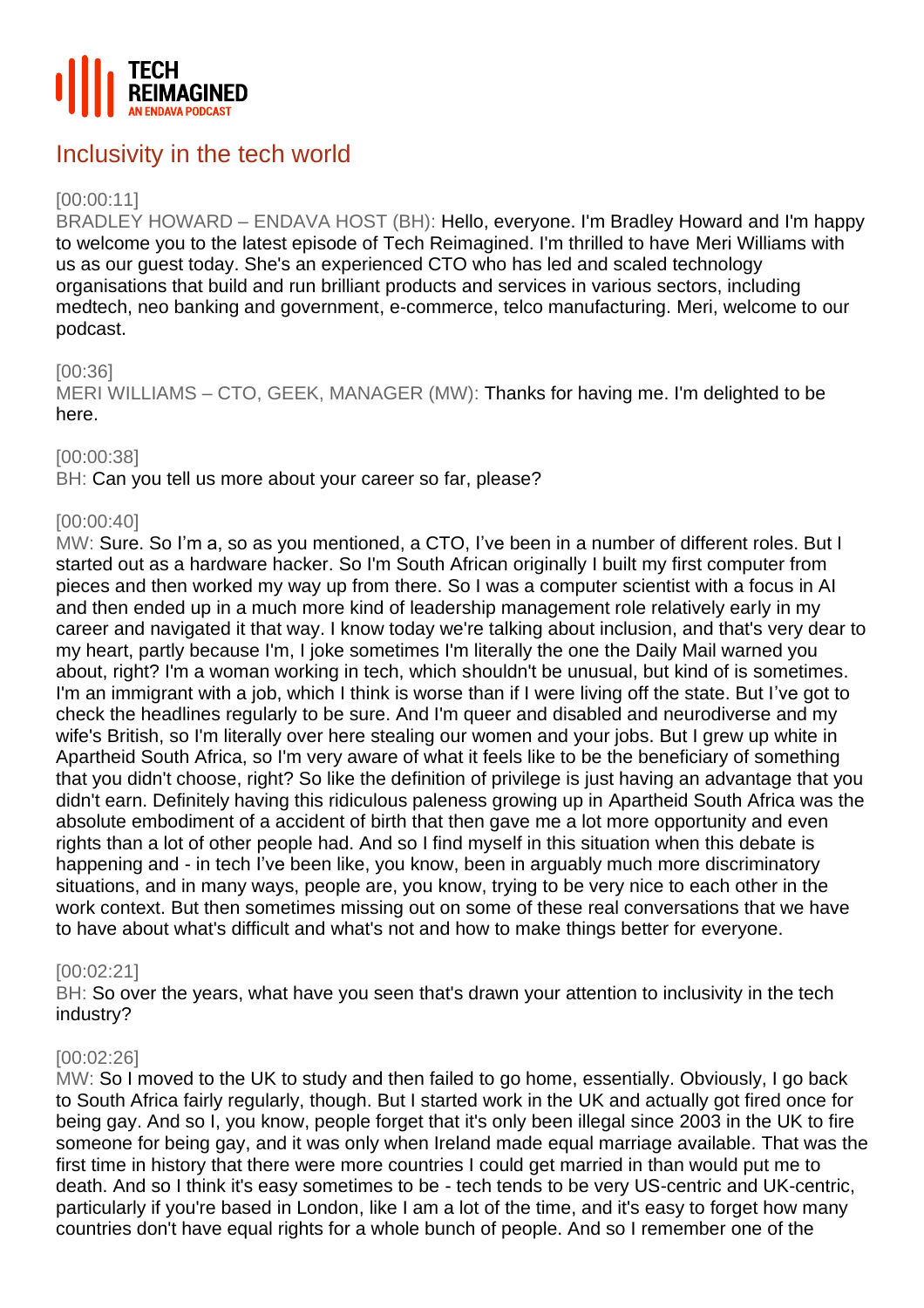

things I did while I was at P&G, I was part of the team that formed the first LGBTQ Plus employee group there, and I remember some of the senior leaders, the directors and so on at the company just being like, I mean, we don't mind, but like, what's this got to do with work? And then we did a poster version of the Wikipedia LGBTQ rights map around the globe, that showed that there were more places that would want to put me to death than let me get married, and they were like, Oh shit, I never thought about. The fact that Singapore is not welcoming the fact that Geneva doesn't have same sex marriage, the fact that Cincinnati, which is where P&G headquarters was, was definitely not a wonderful environment to move to. So I was personally very affected being sexually diverse myself, but also having grown up where I had, I was very worried by the – well, and upset by the different treatment of people of colour that I was working with. And so I wanted to make sure I did what was right to try and combat that to a great extent. You know, I think that's how you achieve the best change when you've got the LGBTQ employee group reminding people that we need to have prayer rooms for their Muslim colleagues and the Muslim colleagues being like, well, we need to make sure that our benefits are available to everyone. When people support and echo each other then you can achieve a lot more than if you're all just individually trying to influence.

[00:04:45] BH: Why do you think that people and organisations still struggle to ensure a culture of inclusivity? I mean, it is 2021 now.

[00:04:52] MW: I think for two main reasons. One is, people think that the job is done. You know, people are like, Oh, you know, people were burning bras 50 years ago. I'm like, yeah, you look at any of the current surveys and in heterosexual marriages still, in most countries, women are doing all of the housework as well as all the child care as well as everything else. I remember when I was at P&G, there was a point where there was like a whole hubbub in response to the 'thank you mum' campaign that was around the Olympics. And it went down really well in the US, in the UK and in Sweden it tanked completely, because in Sweden they went, "parenting is not only mums job, what the hell?" and they really reacted negatively, and I was like, actually, that's a sign of progress.

It's not the, you know, I don't want those moms to be thanked, but the fact that it was not OK to assume that dads were not involved in the parenting and in the success of Olympic athletes just because they were dads, I thought was actually like a really, a really interesting thing. And so one side is just like people read about or hear about stuff in history class or think that it's all in the past and aren't very good at recognizing that it might be a bit more subtle now, might not be legislated the way that it was in earlier times, but we still have real problems. And then I think the other side is people have this very fragile reaction to when they perceive themselves being accused of being - whether it's sexist or racist or homophobic or whatever else, they get so much more worried about how they feel about that accusation than about the reality of the impact it's having on those on those people who are not well included. I think both of those things matter. But also people just focused on diversity rather than inclusion far too much - like creating the right environment in which a broad range of people can be themselves and be successful. That's the real work, and that is the work of inclusion. You're using exactly the right terms.

But lots of people have diversity programs. Lots of people just focus on hiring a broader range of people and then they're like, oh, well, they don't do well once they're here, that must mean our biases about them not being well suited to tech or not being the right kind of people or not being the right kind of leaders were right, and they don't recognize that actually dropping someone into a hostile environment, it's not super shocking if they don't stay and succeed, you need to do that work on inclusivity in order to – it's like table stakes these days, increasingly you have to do that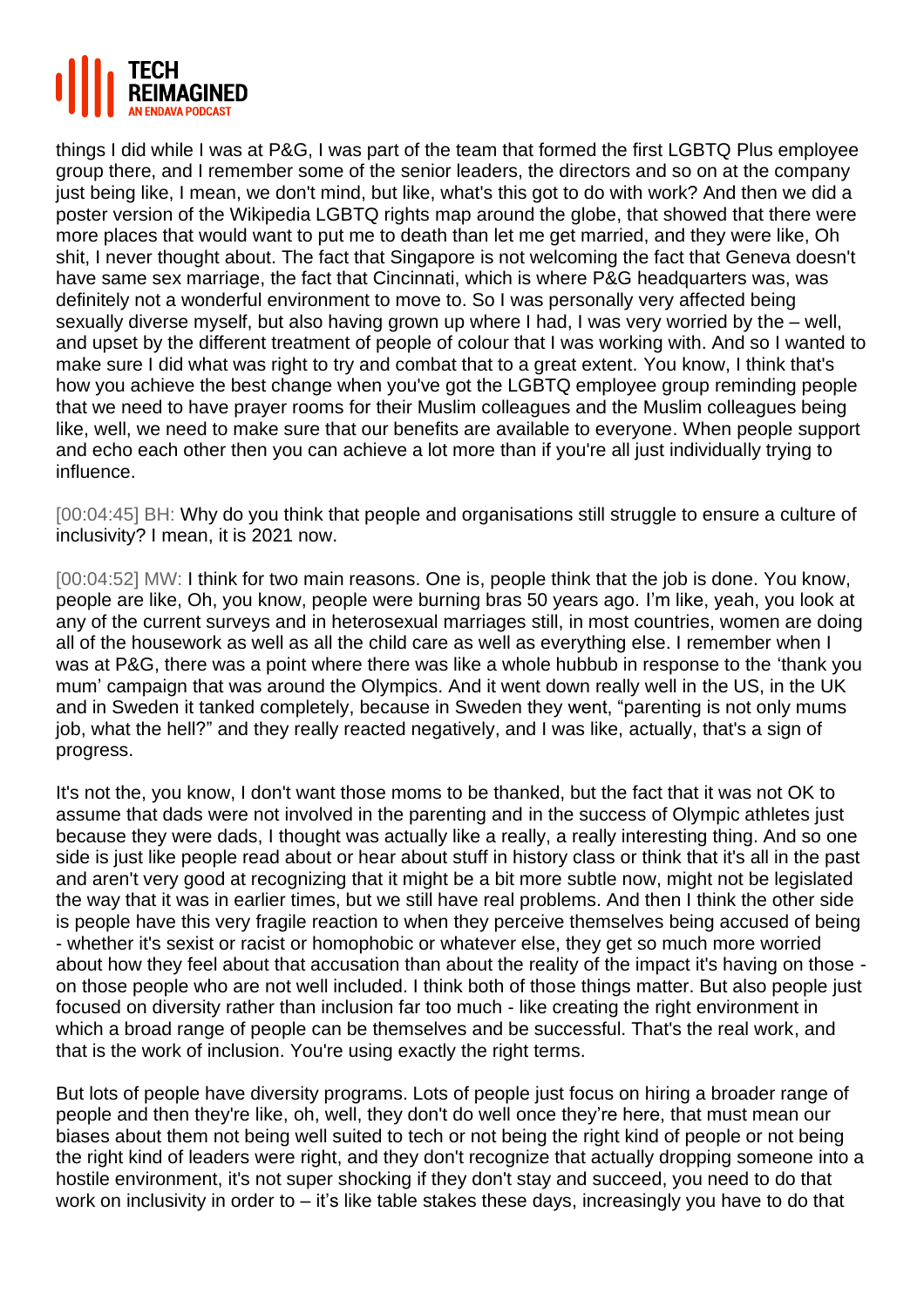

work. Otherwise, you're not going to have access to the best talent. And we all know that we're in a war for talent these days. It's just how much people have their eyes open to the reality of that.

[00:07:35] BH: During one of your speeches, I heard you talk about microaggression, which I just thought really hit the nail on the head here, where you said an example of microaggression is little girls are told they're pretty and little boys are told they're smart. Just amazing.

[00:07:50] MW: I'm non-binary, I identify as a non-binary woman. I remember being a kid in South Africa and it being so obvious that being a girl was bad, and like I used to have, like fights for my dad because he called me pretty. And to me, that meant not smart, because that was how I'd that's how I'd absorbed what was around me. And he was just trying to be nice, didn't realize why I was having this, this negative reaction. But yeah, it was, it's very real. My other favorite microaggression you probably also heard me talk about is when people find out I'm not from England. They then compliment my English and I'm like, yeah, yeah, it's my mother tongue, thanks, been speaking it my whole life. Like, not since I was born, I didn't come out some sort of prodigy, you know, immediately, fully, fully fluent. But it's it still my first language. But I think people struggle to imagine how many countries English is already a primary language in, even in the post-Empire days.

[00:08:49] BH**:** We heard recently in another one of our podcast chats that the tech industry, in the tech industry, that skill set and experience trumps all else. And you just mentioned about the war for talent at the moment. Do you agree that it's one of the most forward-thinking industries at the moment - that's the tech industry?

[00:09:07] MW: So I think it's one of the most self-deluding industries in that respect. So we have this whole thing where we're like, Oh, on the Internet, nobody knows you're a dog, but also on the Internet nobody is assuming that you're a woman, either, and nobody's assuming that you're queer unless you're in certain circles of the internet or a particular subset of the TikTok algorithm. The TikTok algorithm is a fantastic example of how real perception bubbles can be as well. If people haven't experienced that yet, it's genuinely fascinating.

I think actually one of the most harmful things we have in tech is this myth of meritocracy, that we are, you know, dispassionate and logical, and we only consider people's experience and their delivery and their impact. But actually, then you ask most tech leaders, how do they measure impact - their answers aren't fantastic, right? Like the number of people who are like, How do you know that your team is doing better this year than it was last year, and they don't have anything statistical or graphed or like, there's not much that's actually like hard and fast measurement that they're able to point at. And so I think we could be somewhere where your output and your impact could be what we measure.

But actually, we're not great at measuring output impact,we focus a bit too much on how people are doing things and you know, we're pattern matching to what we perceive as successful leadership behaviours or management behaviours or delivery behaviours, even. And actually, whenever your pattern matching, you're risking bias because by pattern matching you can only match to what you've seen.

And so if you've been surrounded by an industry where bluntly, mostly one particular gender and race and orientation and religion and all of these things… the wrong conclusion to draw from that is, oh, that particular subset of people, they're much better at this. It's like, well, only if you mark things in a way that prioritizes all those things that come easily for them. I think Einstein once said, like if you measure a fish by how well it can climb a tree, it will always fail. And I think we risk that,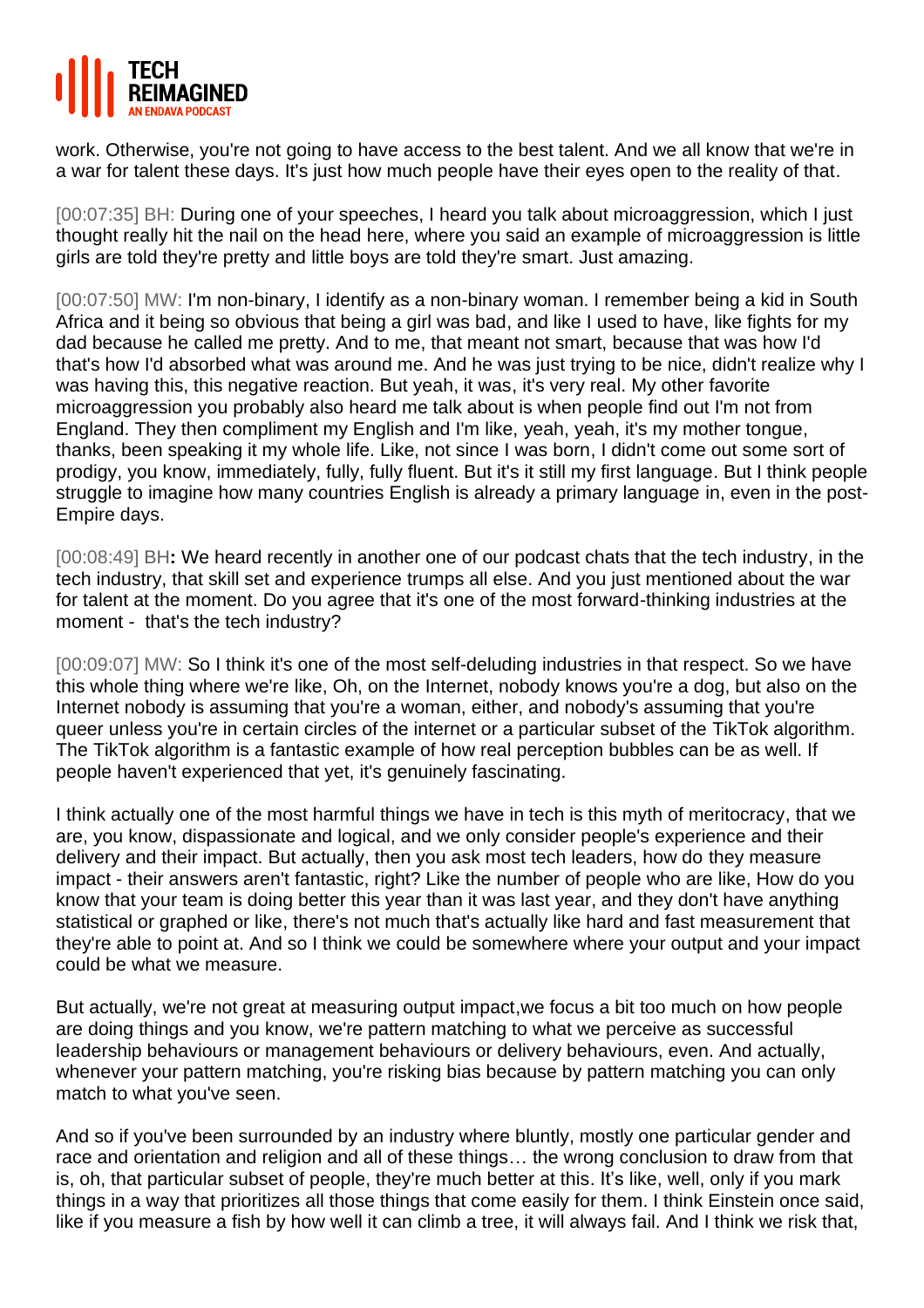

you know, the number of - we know for sure there's studies that show that if women speak, I think it's 20 percent of the time in a meeting, they are perceived by male participants as having over dominated the meeting and have taken the majority of the airtime. Because 20 percent is already double what the expectation is of how much women will speak in a meeting – they're expected to not contribute very much to push themselves down, to not share.

And so even if you're only talking a fifth of the amount of time, and there's definitely more - that's less than your fair share of airtime if you wanted to think of it that way - the perception is that you're dominating the conversation. And so we know for sure that who you are and what demographic you're from and what culture you're from and what your mother tongue is and all these things, we know people react differently to us, depending on some of these, some of these factors. And so I think it's actually really damaging that in tech we pretend that we're super logical and that we're dispassionate.

But it then can stop us spotting these times where we are biased, where we are stopping there being equality of opportunity, where we're not treating people equitably. And so I want us to get to the point that we really are super forward thinking and able to be a place where you can succeed on your merits. But most places I've seen talking about meritocracy, they're just - they're just hiding, hiding behind that theory. And in many cases, there are real issues with discrimination and bias in many of those organisations.

[00:12:56] BH: Yeah, that's - it's like talking the talk and walking the walk, it's your point about diversity versus inclusion, which I think is a really good takeaway today. So what's your advice to recent graduates? And I say this so many times when we interview female podcast guests - I've got three daughters and they're, two are at university age at the moment, one is about to do her GCSEs, so they're about to go into the workplace in the next few years. What's your advice to them about, about joining the workplace and choosing a career?

[00:13:28] MW: Remember that you are interviewing the organisation and the team that you're going to join just as much as they are interviewing you. And it can damage your career a lot more to join somewhere that turns out to be unsupportive or discriminatory or not willing to protect you if something goes wrong, or not willing to believe you if something goes wrong that can hurt your career, a huge amount more than not immediately walking into something as soon as you graduate or that extra couple of months to find the right opportunity.

So remember that nobody cares about your career more than you, that you're interviewing them as much as they're interviewing you, and making sure that you're joining somewhere where you feel like you can be yourself and be successful is really important. And I, you know, I joke sometimes with people, women in tech, we're like the future. We're here, we're just not evenly distributed. And so it's not that there aren't great teams out there. There are great teams out there. And to be honest, I'm at the point now where I kind of don't care about the teams that are shit at this stuff because I'm like, statistically, the research shows they're going to get out innovated, they're going to get outperformed, they're going to get out delivered.

And so why not invest time in the places that do value difference, that do view these different points of view as a feature rather than a bug that do the work on making their environments inclusive? Make it so a broad range of people can be themselves and be successful, because if we invest in those places, if we gather ourselves together and make sure that we create these good environments, then we'll leave the people who don't care about this stuff in the dust. Like, we've got plenty of evidence to say that that's possible. So, yeah, the final thing I'd say is don't stay somewhere that's really bad for you, be eyes wide open. And I suppose that all sounds a bit